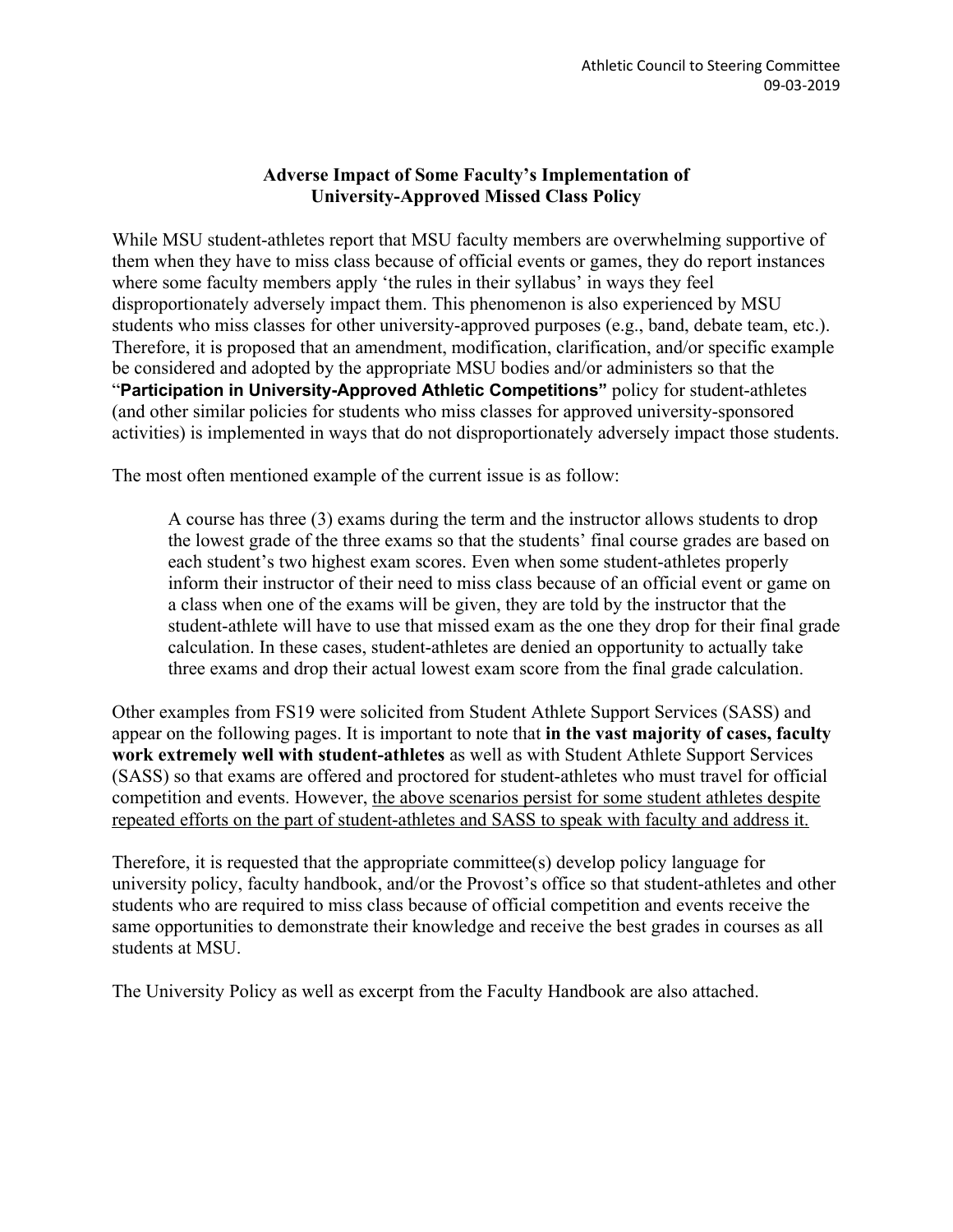Some examples from FS18 of students who miss classes because of approved university-related obligations receiving unequal treatment as compared to other students in those classes.

#### **Example 1:**

Student-Athlete A (GPA 4.0)

Course: XXX XXX

SA A missed 3 labs during semester due to team travel. The faculty member allowed 2 misses, did not allow SA A to make up labs to learn missed course material, and resulting penalty of 15 points almost resulted in the student receiving a grade reduction in the class.

### **Example 2**

Student-Athlete B and Student-Athlete C Course: XXX XXX- Prof XXXXXXXXXX

SA B and C were told that 3 absences were allowed and that 0.5 off of final grade (e.g., 4.0) would result for all absences beyond 3. One of the SA was on a team that when to national championships. Professor did not accept the SA's travel letter for that absence related to the playing in the national championship[ nd said there was nothing he could do about the miss.

Excerpt from XXX XXX syllabus:

No distinction is made between excused and unexcused absences. Students are either present or class, or they are not. Attendance is determined by the collection of short, informal pieces of writing collected at the end of 20 predetermined course meetings during the semester. These days have been highlighted in yellow on the syllabus, and marked with a small asterisk next to the date. Informal writing pieces are collected at the start and/or end of class on these dates, not the next time, not by a classmate, not six weeks after that fact. If you miss a particular day, then you are, sadly, out of luck.

You may miss three (3) course meetings. Save these for illness, major religious holidays, funerals, court dates, job interviews, National Guard obligations, etc. For each additional absence beyond three (3), your final course grade drops by half a point. For example, a student who might otherwise pass the course with a final grade of 4.0 but has missed a total of four course meetings – one more than the three permitted -- during the semester, drops to a 3.5 for the final course grade. Five absences would reduce that to a 3.0, six absences reduce that further to a 2.5, and so forth.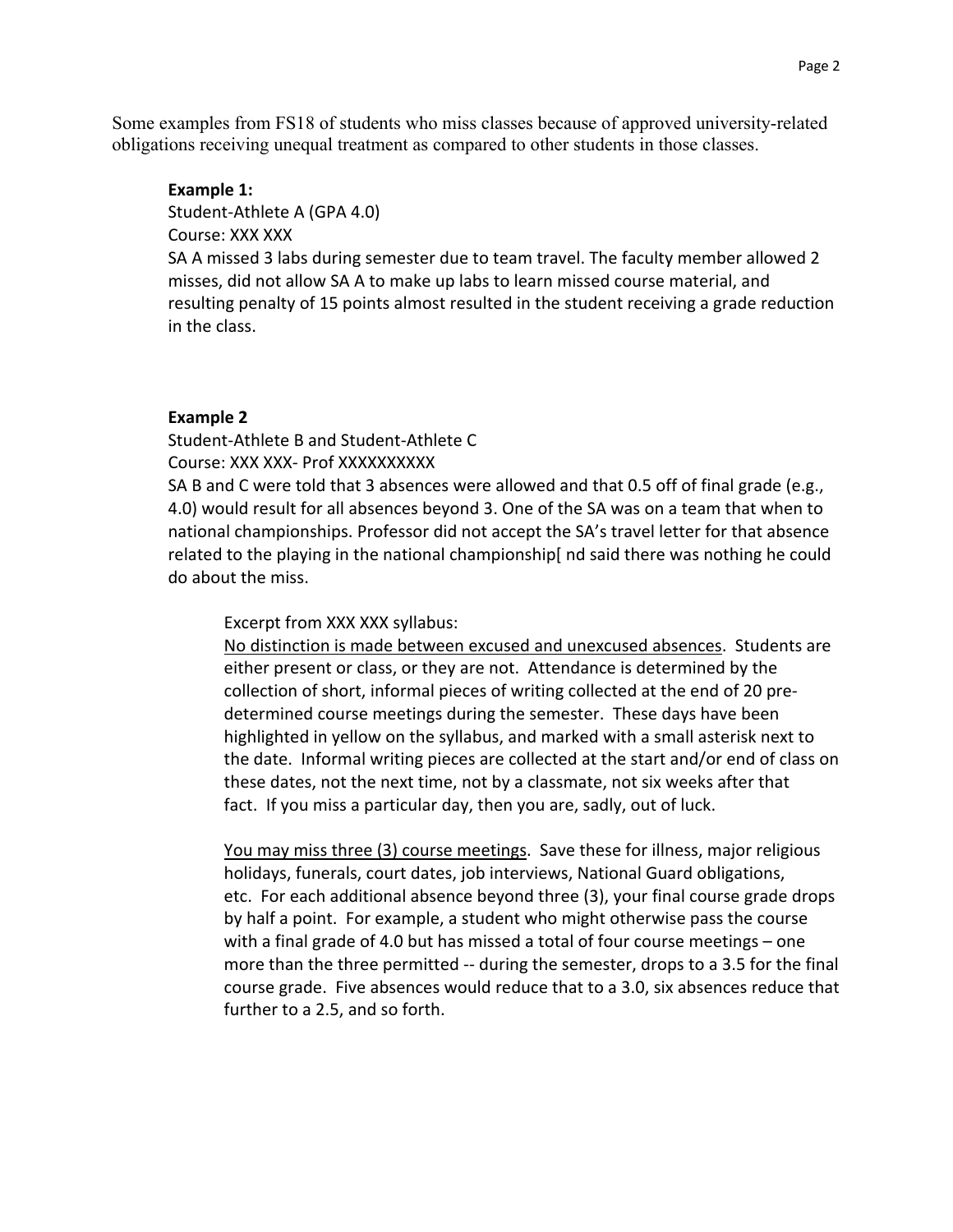## **Example 3**

Student-Athlete D Course: XXX XXX- Prof XXXXXXX

SA D missed exams 1 and 2 because of team travel. Professor did not allow him to make-up/take remotely either exam and said the this would result in increased weight on the final exam results. Late in the semester, SA D's team made the national championships. The professor said he would reschedule the final exam. The professor ended up giving the SA an incomplete. Now, about 70% of the final grade for that class will be based on the results of a final exam the SA is scheduled to take during the first 2- 3 weeks of spring semester 2019.

Syllabus link-XXXXXXXXXXXXXXXXXXX

## **Example 4**

Student-Athlete E Course XXX XXX SA in XXX XXX missed three recitation sessions because of team travel but they only were allowed to make-up two. The same SA did not receive I-clicker points in lectures and were not provided with alternatives to earning the knowledge and points. Furthermore, the instructors did not accept MSU travel letters authorizing said absences that were presented to them by student-athletes.

It is requested that the appropriate committees of Academic Governance consider policy modifications, guiding language, and/or other help to promote the welfare, wellbeing, and equal treatment of students who miss classes because of approved university-related obligations.

Thank you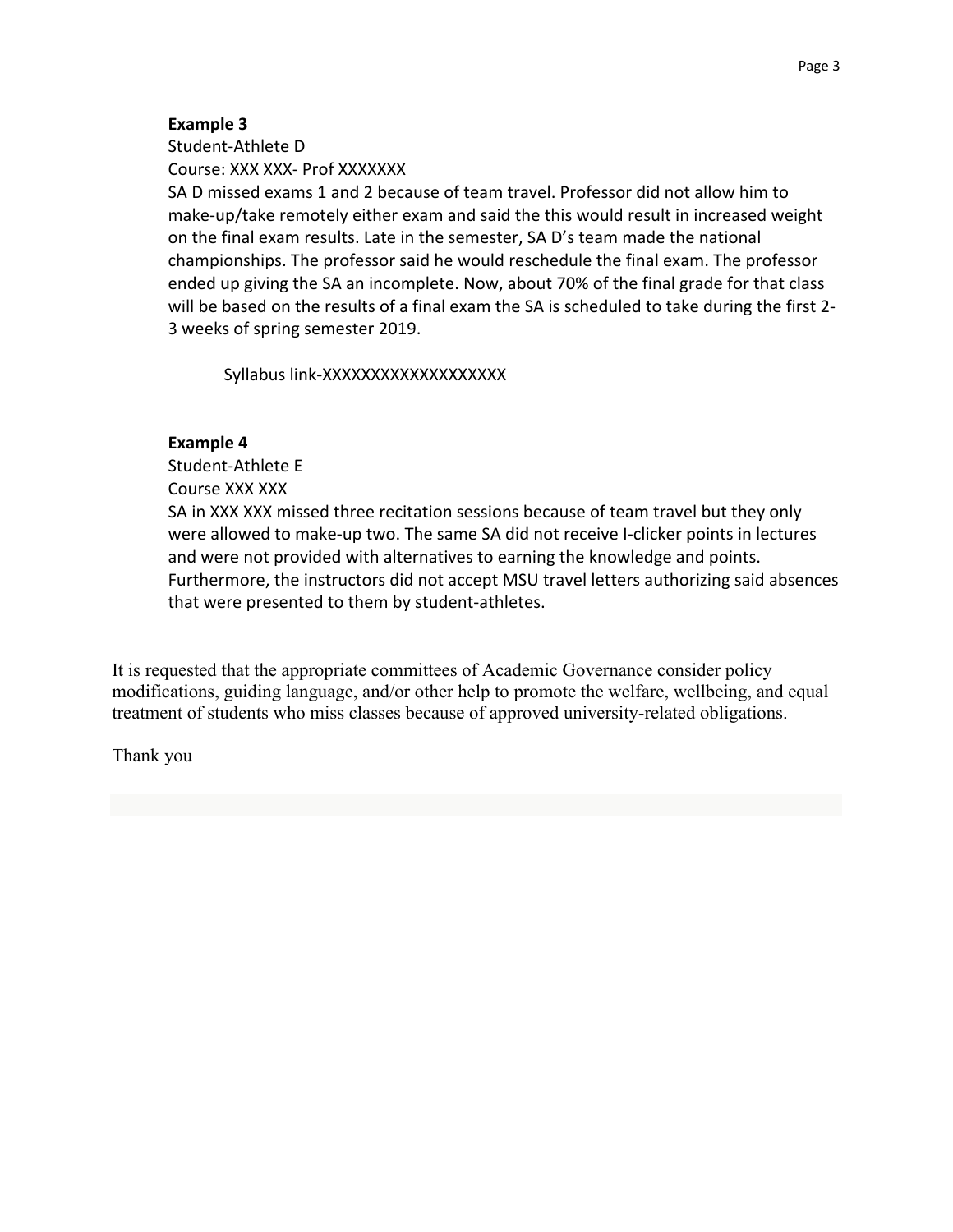### **From the MSU Office of the Ombudsperson**

http://ombud.msu.edu/classroom-policies/index.html

**Participation in University-Approved Athletic Competitions** - As stated in the MSU Faculty Handbook student-athletes are excused from classes to participate in university-approved events or competition. Before missing classes, student-athletes must present their instructors with a letter signed by both the director of the Student-Athlete Support Services and the faculty representative to the Athletic Council. These letters confirm the dates and locations of the outof-town events and, depending on the schedule, may be issued as frequently as once a week. An excused absence does not excuse student-athletes from completing course work missed during their absences.

Some instructors develop attendance policies that allow students to miss a given number of class sessions without penalty or to drop their lowest grade on assignments or tests. Instructors have the discretion to apply -- or not to apply -- these course policies to student-athletes who miss class to participate in university-approved competition. Making exceptions for studentathletes in these situations does not violate NCAA rules. (See "General Advice to Students" below.)